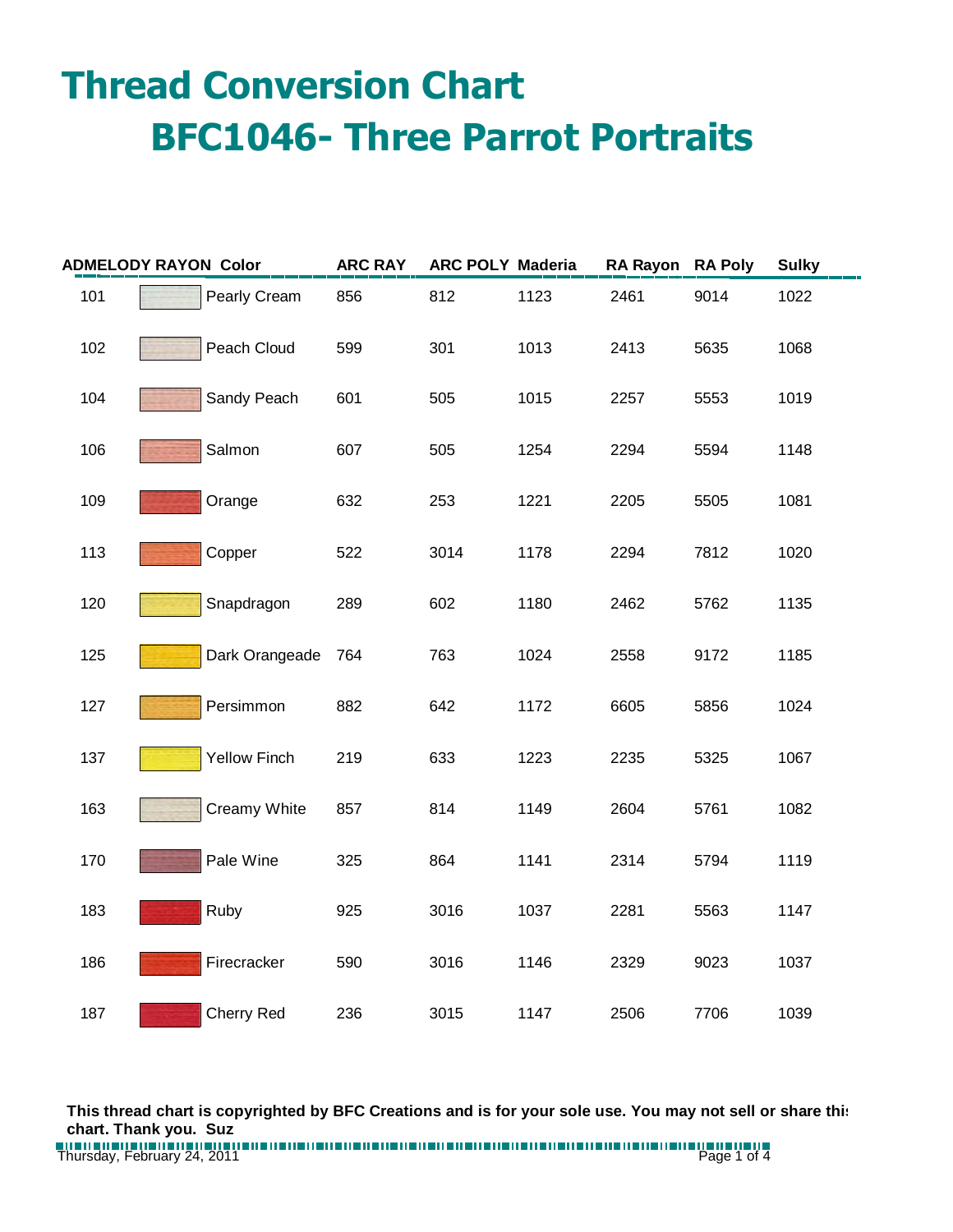| <b>ADMELODY RAYON Color</b> |  | <b>ARC RAY</b>       | <b>ARC POLY Maderia</b> |      | <b>RA Rayon</b> | <b>RA Poly</b> | <b>Sulky</b> |      |
|-----------------------------|--|----------------------|-------------------------|------|-----------------|----------------|--------------|------|
| 188                         |  | <b>Baked Cherry</b>  | 187                     | 333  | 1281            | 2507           | 5519         | 1533 |
| 191                         |  | Wine                 | 213                     | 1241 | 1381            | 2268           | 5570         | 1169 |
| 221                         |  | White Whisper        | 828                     | 812  | 1072            | 2343           | 5616         | 1022 |
| 226                         |  | White                | 015                     | 010  | 1005            | 2297           | 5597         | 1001 |
| 227                         |  | <b>Black</b>         | 020                     | 020  | 1000            | 2296           | 5596         | 1005 |
| 260                         |  | Clear Green          | 320                     | 5557 | 1251            | 5540           | 2240         | 1049 |
| 269                         |  | Dark Celery          | 791                     | 983  | 1049            | 2321           | 5621         | 1104 |
| 276                         |  | Foliage Green        | 722                     | 557  | 1101            | 2738           | 5611         | 1101 |
| 288                         |  | Pacific Mist         | 681                     | 903  | 1092            | 2318           | 5522         | 1204 |
| 290                         |  | Turquoise            | 267                     | 444  | 1101            | 2214           | 7710         | 1049 |
| 295                         |  | Lagoon               | 687                     | 5555 | 1294            | 2521           | 5607         | 1251 |
| 313                         |  | Dk. Leaf Green       | 692                     | 240  | 1189            | 2229           | 9152         | 1175 |
| 314                         |  | Olive                | 240                     | 995  | 1189            | 2584           | 5584         | 1175 |
| 319                         |  | Rainforest Green 535 |                         | 992  | 1250            | 2454           | 5584         | 1232 |
| 325                         |  | Cargo                | 0                       | 905  | 1191            | 2489           | 5501         | 1056 |
| 326                         |  | Natural Brown        | 144                     | 878  | 1144            | 2251           | 5777         | 1170 |
| 340                         |  | Auburn               | 387                     | 621  | 1126            | 2401           | 9130         | 1126 |
| 342                         |  | Med. Taupe           | 623                     | 1552 | 1273            | 2400           | 9125         | 1149 |
| 343                         |  | <b>Beige</b>         | 404                     | 2518 | 1070            | 2606           | 9094         | 1055 |

**This thread chart is copyrighted by BFC Creations and is for your sole use. You may not sell or share this chart. Thank you. Suz**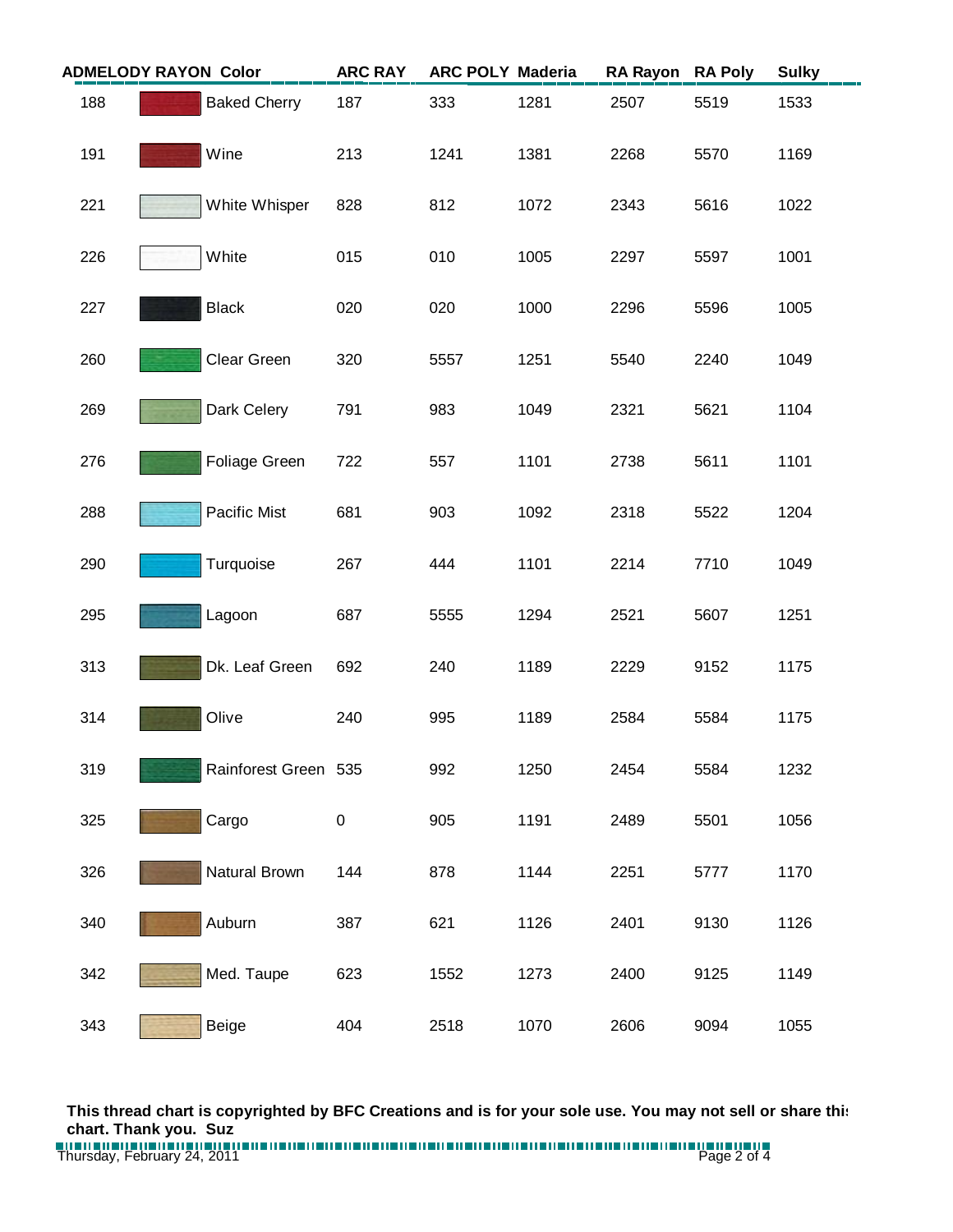|     | <b>ADMELODY RAYON Color</b> | <b>ARC RAY</b> | <b>ARC POLY Maderia</b> |       | <b>RA Rayon</b> | <b>RA Poly</b> | <b>Sulky</b> |
|-----|-----------------------------|----------------|-------------------------|-------|-----------------|----------------|--------------|
| 345 | Taupe                       | 412            | 412                     | 1338  | 2224            | 5524           | 1128         |
| 388 | Med. Granite                | 118            | 589                     | 1040  | 2484            | 5704           | 1219         |
| 389 | Med. Pewter                 | 0              | 1710                    | 1085  | 2485            | 5782           | 1011         |
| 391 | Grey                        | 581            | 1713                    | 1062  | 2573            | 9134           | 1040         |
| 393 | <b>Polished Pewter</b>      | 243            | 112                     | 1118  | 2404            | 5802           | 1011         |
| 394 | Granite                     | 678            | 112                     | 1040  | 2484            | 5704           | 1219         |
| 396 | Dk Granite                  | $\pmb{0}$      | 589                     | 1041  | 2731            | 9110           | 1041         |
| 398 | <b>Tarnished Silver</b>     | $\overline{0}$ | 114                     | 1164  | 2217            | 9112           | 1041         |
| 399 | Steel                       | 678            | 116                     | 1241  | 2265            | 9158           | 1220         |
| 401 | Pale Mink                   | 830            | 1148                    | 1138  | 2476            | 9123           | 1127         |
| 402 | Heirloom Beige              | 626            | 1147                    | 1128  | 2476            | 9126           | 1149         |
| 406 | Dark Mink                   | 877            | n/a                     | 13366 | 2422            | 9087           | 1179         |
| 417 | Cool Grey                   | $\pmb{0}$      | 1716                    | 1229  | 2575            | 9158           | 1220         |
| 419 | Raging Blue                 | 123            | 247                     | 1241  | 2565            | 9163           | 1166         |
| 424 | Mushroom                    | 877            | 5558                    | 1063  | 2573            | 9129           | 1180         |
| 435 | Med. Peacock                | 608            | 445                     | 1297  | 2389            | 5689           | 1534         |
| 462 | Periwinkle                  | 660            | 382                     | 1261  | 2383            | 9064           | 1030         |
| 463 | Med. Periwinkle             | 272            | 809                     | 1143  | 2614            | 9048           | 1226         |
| 464 | Dk. Periwinkle              | 0              | 416                     | 1166  | 2280            | 5580           | 1042         |

**This thread chart is copyrighted by BFC Creations and is for your sole use. You may not sell or share this chart. Thank you. Suz**